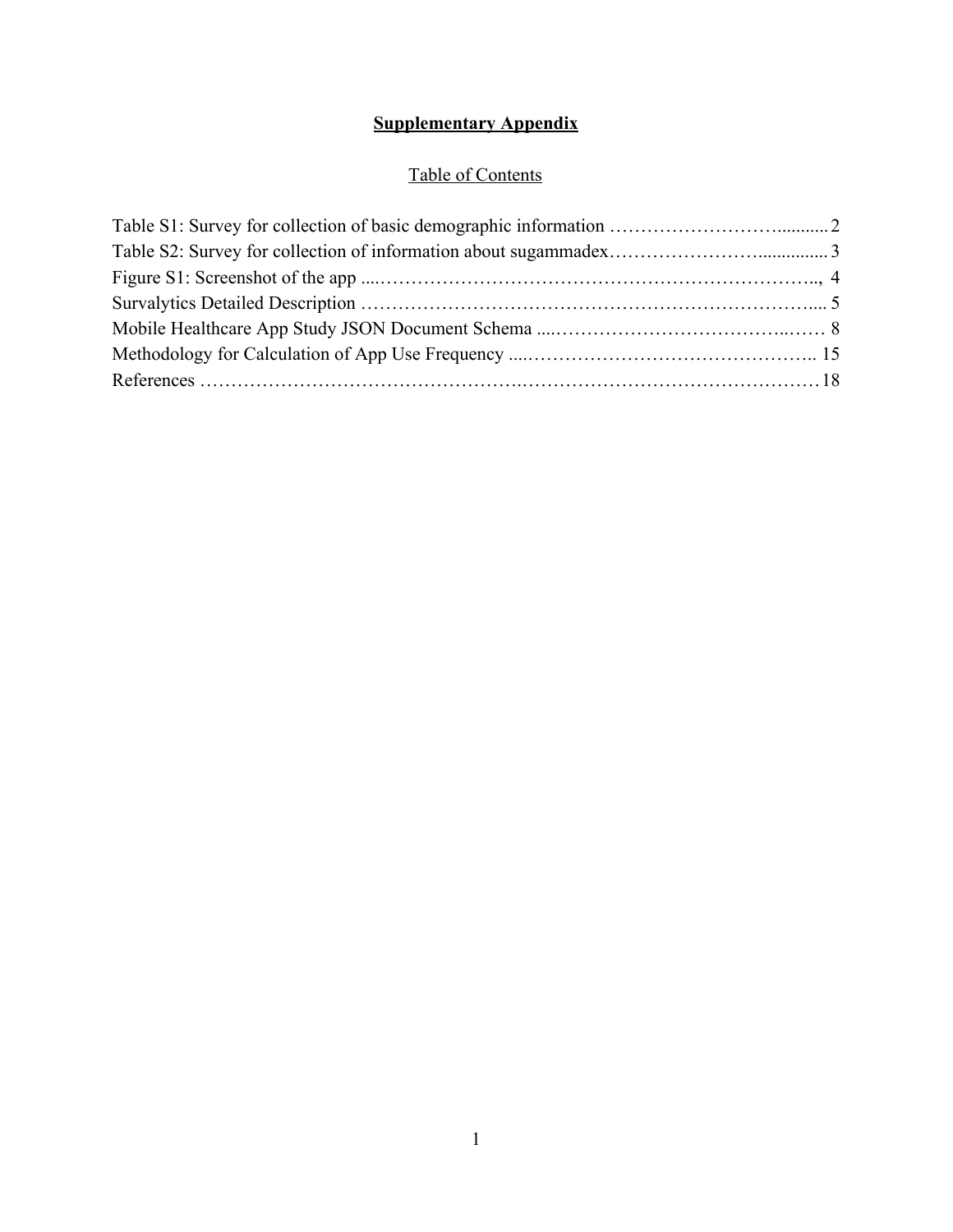| Question                                                                                     | <b>Responses</b>                                                                                                                                                                                                                                |                                                                                                                                                                                                 |
|----------------------------------------------------------------------------------------------|-------------------------------------------------------------------------------------------------------------------------------------------------------------------------------------------------------------------------------------------------|-------------------------------------------------------------------------------------------------------------------------------------------------------------------------------------------------|
| About how long have you been using the app (in months)?<br>(Select 0 if you are a new user.) | Range: 0-100                                                                                                                                                                                                                                    |                                                                                                                                                                                                 |
| What is your level of medical training?                                                      | Physician: Attending/Consultant<br>Physician: Fellow/Resident/Registrar<br>Anesthesia Assistant (PA)<br><b>Nurse Anesthetist (CRNA)</b><br>Nurse (RN)<br><b>Technically Trained in Anesthesia</b><br>Anesthesia Technician<br><b>Student AA</b> | <b>Student Nurse Anesthetist</b><br><b>Medical Student</b><br>Paramedic/EMT<br>I am not a medical practictioner<br><b>Respiratory Therapist</b><br>Pharmacist<br>Other type of medical provider |
| What are your medical specialties?                                                           | Anesthesiology<br><b>Pain Medicine</b><br><b>Pediatric Anesthesiology</b><br>Cardiothoracic Anesthesiology<br><b>Obstetric Anesthesiology</b><br><b>Adult Critical Care</b>                                                                     | <b>Pediatric Critical Care</b><br><b>Emergency Medicine</b><br>Pediatrics<br><b>Internal Medicine</b><br>Other                                                                                  |
| How many years have you been in practice? (Not counting<br>years in training)                | Range: 0-50                                                                                                                                                                                                                                     |                                                                                                                                                                                                 |
| Please rate the importance of the app to your practice:                                      | Not Important At All<br>Of Little Importance<br>Of Average Importance<br>Very Important<br><b>Absolutely Essential</b>                                                                                                                          |                                                                                                                                                                                                 |
| I have used the app as a reference under emergent/urgent<br>circumstances:                   | <b>True/False</b><br>False                                                                                                                                                                                                                      |                                                                                                                                                                                                 |
| We would appreciate knowing how the app was useful to<br>you in an emergency:                | <b>Free Text Response</b>                                                                                                                                                                                                                       |                                                                                                                                                                                                 |
| I have used the Society for Pediatric Anesthesia Critical<br><b>Events Checklist:</b>        | <b>True/False</b>                                                                                                                                                                                                                               |                                                                                                                                                                                                 |
| We would appreciate knowing how the checklist was useful<br>to you:                          | <b>Free Text Response</b>                                                                                                                                                                                                                       |                                                                                                                                                                                                 |
| What are is your practice size?                                                              | I am the only practitioner for large area<br>One of several practitioners in the area<br>Group practice 1-5 members<br>Group 5-10 members                                                                                                       | Group 10-25 members<br>Group 25-50 members<br>$Group > 50$ members                                                                                                                              |
| What is your anesthesia practice model?                                                      | Physician only<br>Physician supervised, anesthesiologist on site<br>Physician supervised, non-anesthesiologist physician on site                                                                                                                | Physician supervised, no physician on site<br>No physician supervision<br>Not an anesthesia provider                                                                                            |
| What is your primary practice environment?                                                   | Private clinic or office<br>Local health clinic<br>Ambulatory surgery center                                                                                                                                                                    | Small community hospital<br>Large community hospital<br>Academic department/University hospital                                                                                                 |
| What is community does your practice primarily serve?                                        | Rural<br>Suburban<br>Urban                                                                                                                                                                                                                      |                                                                                                                                                                                                 |
| I use of the app as a reference for which classes of<br>patients/procedures?                 | Adult<br>Pediatrics<br><b>Obstetric</b><br>Cardiothoracic<br><b>Intensive Care</b>                                                                                                                                                              | Regional<br>Pain<br><b>Emergency Room</b><br>Other                                                                                                                                              |

# Table S1: Survey for collection of basic demographic information from users of the app.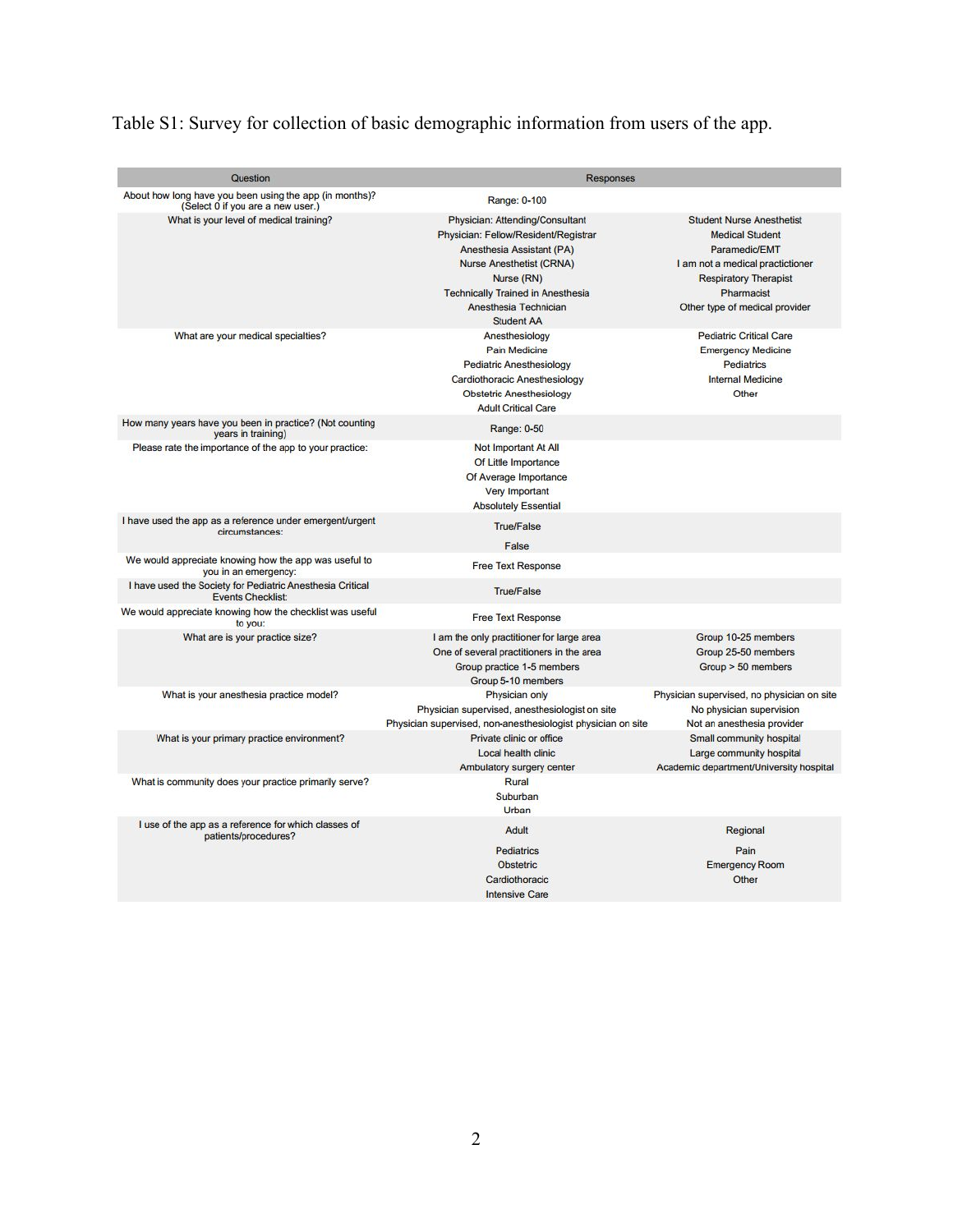# Table S2: Survey for collection of information about sugammadex.

| Question                                                                                | Responses                                                                                                                                                                                                                                                                                                                       |                                                                                              |  |
|-----------------------------------------------------------------------------------------|---------------------------------------------------------------------------------------------------------------------------------------------------------------------------------------------------------------------------------------------------------------------------------------------------------------------------------|----------------------------------------------------------------------------------------------|--|
| and should only take a few minutes to complete. We appreciate your participation.       | Q-01 Introduction: In light of the recent approval of sugammadex in the United States for clinical use, we are investigating practice patterns related to the use<br>of this drug globally. This study is for academic purposes and we have no relationship with the manufacturer(s) of sugammadex. This is a 9 question survey |                                                                                              |  |
| Q-02 Do you have access to sugammadex in your                                           | Yes                                                                                                                                                                                                                                                                                                                             | No, not on formulary                                                                         |  |
| clinical practice?                                                                      | Yes, but not relevant to my practice                                                                                                                                                                                                                                                                                            | No, not approved in my country                                                               |  |
|                                                                                         | No or unsure, but not relevant to my practice                                                                                                                                                                                                                                                                                   |                                                                                              |  |
| Q-03 How many years have you been using<br>sugammadex?                                  |                                                                                                                                                                                                                                                                                                                                 | Range: 0-10                                                                                  |  |
| Q-04 How many times per week would estimate<br>you use sugammadex?                      |                                                                                                                                                                                                                                                                                                                                 | Range: 0-50                                                                                  |  |
| Q-05 Which of the following statements is true?                                         | I know how much it costs my hospital to acquire<br>sugammadex.                                                                                                                                                                                                                                                                  | Patient charges by individual drug are not<br>applicable to my practice.                     |  |
|                                                                                         | I know how much it costs my patients if I give<br>sugammadex.                                                                                                                                                                                                                                                                   | I don't know these costs.                                                                    |  |
|                                                                                         | Drug acquisition costs are not applicable to my<br>practice.                                                                                                                                                                                                                                                                    | I don't know these applicability of these costs.                                             |  |
| Q-06 Which of the following best characterizes your                                     |                                                                                                                                                                                                                                                                                                                                 | (Always) I use it in every case I use nondepolarizing neuromuscular blockade.                |  |
| use of sugammadex?                                                                      |                                                                                                                                                                                                                                                                                                                                 | (Mostly) I use it routinely, instead of classic reversal (neostigmine, pyridostigmine, etc). |  |
|                                                                                         | (Sometimes) I use it in selected cases where alternative classic reversal (neostigmine, pyridostigmine,<br>etc) is inappropriate.                                                                                                                                                                                               |                                                                                              |  |
|                                                                                         | (Rarely) I rarely use it.                                                                                                                                                                                                                                                                                                       |                                                                                              |  |
|                                                                                         |                                                                                                                                                                                                                                                                                                                                 | (Never) I never use it.                                                                      |  |
| Q-07 Which of the following statements are true for<br>your practice?                   | I have free, unrestricted access to sugammadex.                                                                                                                                                                                                                                                                                 | My access to sugammadex is limited due to policies<br>restricting its use.                   |  |
|                                                                                         | My access to sugammadex is limited due to cost.                                                                                                                                                                                                                                                                                 | None of the above.                                                                           |  |
|                                                                                         | My access to sugammadex is limited due to<br>availability.                                                                                                                                                                                                                                                                      |                                                                                              |  |
| Q-08 Which of the following statements are true for<br>your personal clinical practice? | I limit my use of sugammadex to preserve a limited<br>supply.                                                                                                                                                                                                                                                                   | I limit my use of sugammadex due to concerns<br>about cost vs benefit.                       |  |
|                                                                                         | I limit my use of sugammadex due to concerns<br>about adverse events.                                                                                                                                                                                                                                                           | I limit my use of sugammadex because I am unsure<br>how to use it.                           |  |
|                                                                                         | I limit my use of sugammadex due to concerns<br>about cost.                                                                                                                                                                                                                                                                     | None of the above.                                                                           |  |
| Q-09 Which of the following adverse events.                                             | Anaphylaxis                                                                                                                                                                                                                                                                                                                     | Incomplete reversal of neuromuscular blockade                                                |  |
| suspected or proven to be sugammadex related.                                           | Hypersensitivity                                                                                                                                                                                                                                                                                                                | Treatment of rocuronium/vecuronium anaphylaxis                                               |  |
| have you observed in your personal clinical<br>practice?                                | Bradycardia                                                                                                                                                                                                                                                                                                                     | Other                                                                                        |  |
|                                                                                         | Bronchospasm                                                                                                                                                                                                                                                                                                                    | None of the above                                                                            |  |
| Q-10 Which of the following adverse events.                                             | Anaphylaxis                                                                                                                                                                                                                                                                                                                     | Incomplete reversal of neuromuscular blockade                                                |  |
| suspected or proven to be sugammadex related.                                           | <b>Hypersensitivity</b>                                                                                                                                                                                                                                                                                                         | Treatment of rocuronium/vecuronium anaphylaxis                                               |  |
| are you aware have occurred to a colleague in their<br>clinical practice?               | Bradycardia                                                                                                                                                                                                                                                                                                                     | Other                                                                                        |  |
|                                                                                         | Bronchospasm                                                                                                                                                                                                                                                                                                                    | None of the above                                                                            |  |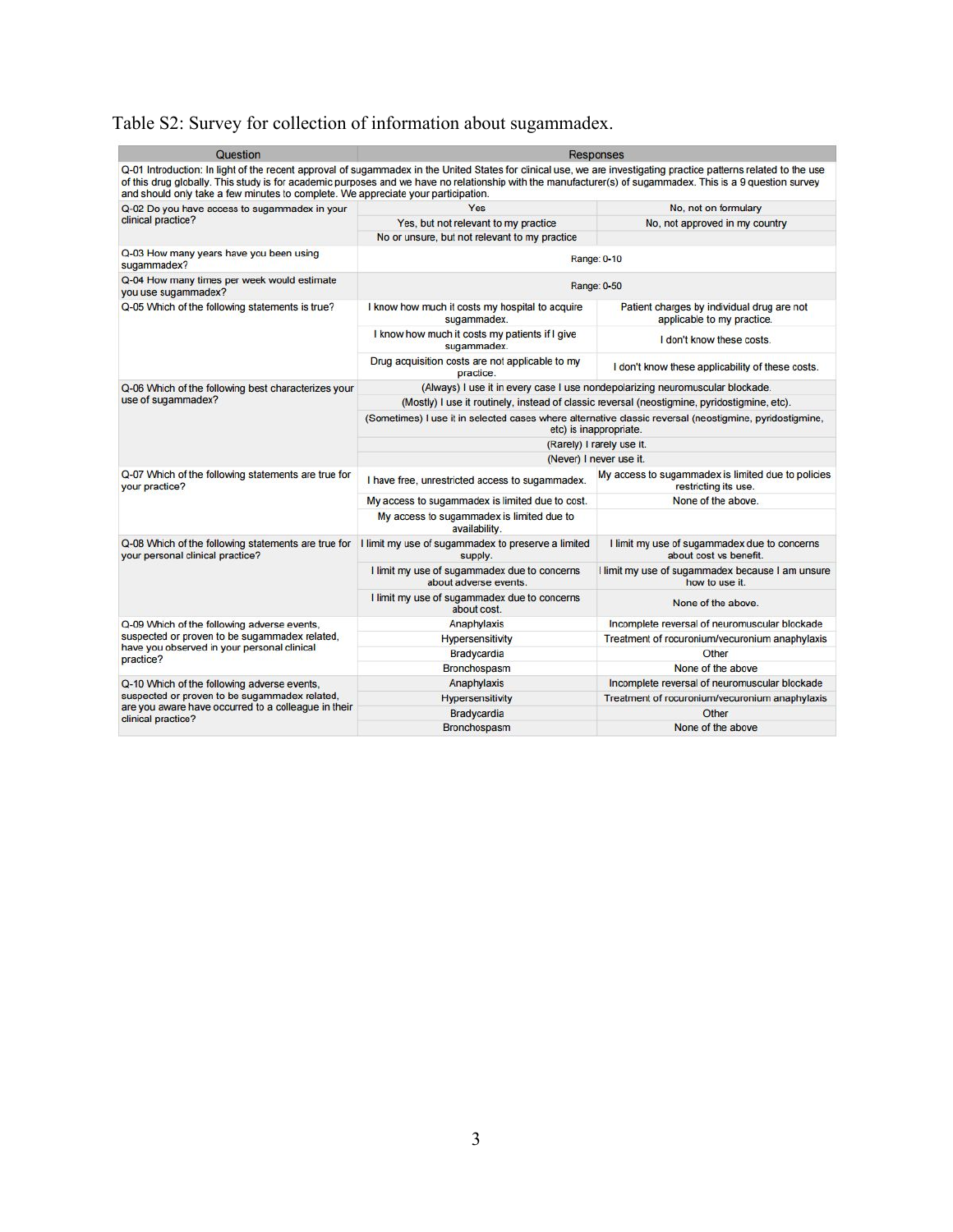# Figure S1: Screenshot of the app.

| $14$ O y O m O d 8 O kg (                                                                                  | lb                                                                                               |
|------------------------------------------------------------------------------------------------------------|--------------------------------------------------------------------------------------------------|
|                                                                                                            | <b>WARNING!! - Weight falls outside of 5th-95th percentile</b>                                   |
| range for patient age!                                                                                     |                                                                                                  |
|                                                                                                            | Airway - Click here                                                                              |
| Mask                                                                                                       | Toddler                                                                                          |
| LMA                                                                                                        | 1.5 (fits 4.0 uncuffed ETT)                                                                      |
| <b>Blade</b>                                                                                               | Wis 1.5, Mac 2                                                                                   |
| <b>ETT</b>                                                                                                 | 3.0-3.5 uncuffed, 3.5-4.0 cuffed @ 9-12cm                                                        |
|                                                                                                            | Physiology                                                                                       |
| Weight                                                                                                     |                                                                                                  |
| C 5th percentile weight                                                                                    |                                                                                                  |
| CDC 50th percentile weight                                                                                 | 10.34                                                                                            |
| 15th percentile weight                                                                                     |                                                                                                  |
| Heart rate                                                                                                 | 70-110 bpm                                                                                       |
| <b>Blood pressure</b>                                                                                      | 90-100 / 55-70 mmHg                                                                              |
| Respiratory rate                                                                                           | 25-35 resps/mir                                                                                  |
| Dead space                                                                                                 | 18 ml                                                                                            |
| <b>Tidal volume</b>                                                                                        | 48 mL - 64 mL                                                                                    |
| Minute ventilation                                                                                         | 1200mL/min - 2200mL/mir                                                                          |
| Maintenance fluids                                                                                         | 32 mL/h                                                                                          |
| <b>Blood volume</b>                                                                                        | 640 mL @ 80mL/kg                                                                                 |
|                                                                                                            | Reversible causes of cardiac arrest                                                              |
| Hypovolemia<br>Hypoxia<br>H+ Acidosis<br>Hypoglycemia<br><b>Hyperkalemia</b><br>Hypokalemia<br>Hypothermia | Tension pneumothorax<br>Tamponade<br><b>Toxins</b><br>Pulmonary embolus<br>Myocardial infarction |
| (External link)                                                                                            | Download the Society for Pediatric Anesthesia Critical Event Checklist PDF                       |
|                                                                                                            | Favorites                                                                                        |
| Fentanyl 1 - 2 mCg/kg IV                                                                                   | $8 - 16$ mCc                                                                                     |
| Propofol 2 - 3 mg/kg IV                                                                                    | $16 - 24$ mg                                                                                     |
| Rocuronium 0.6 - 1.2 mg/kg IV                                                                              | $4.8 - 9.6$ mg                                                                                   |
| Ondansetron 0.1 mg/kg IV                                                                                   | $0.80$ mc                                                                                        |
| Neostigmine 50 - 70 mCg/kg IV                                                                              | 400 - 560 mCg                                                                                    |
| Glycopyrrolate 10 mCg/kg IV                                                                                | 80 mCc                                                                                           |
| Atracurium 0.25 - 0.5 mg/kg IV                                                                             | $2 - 4$ mg<br>16                                                                                 |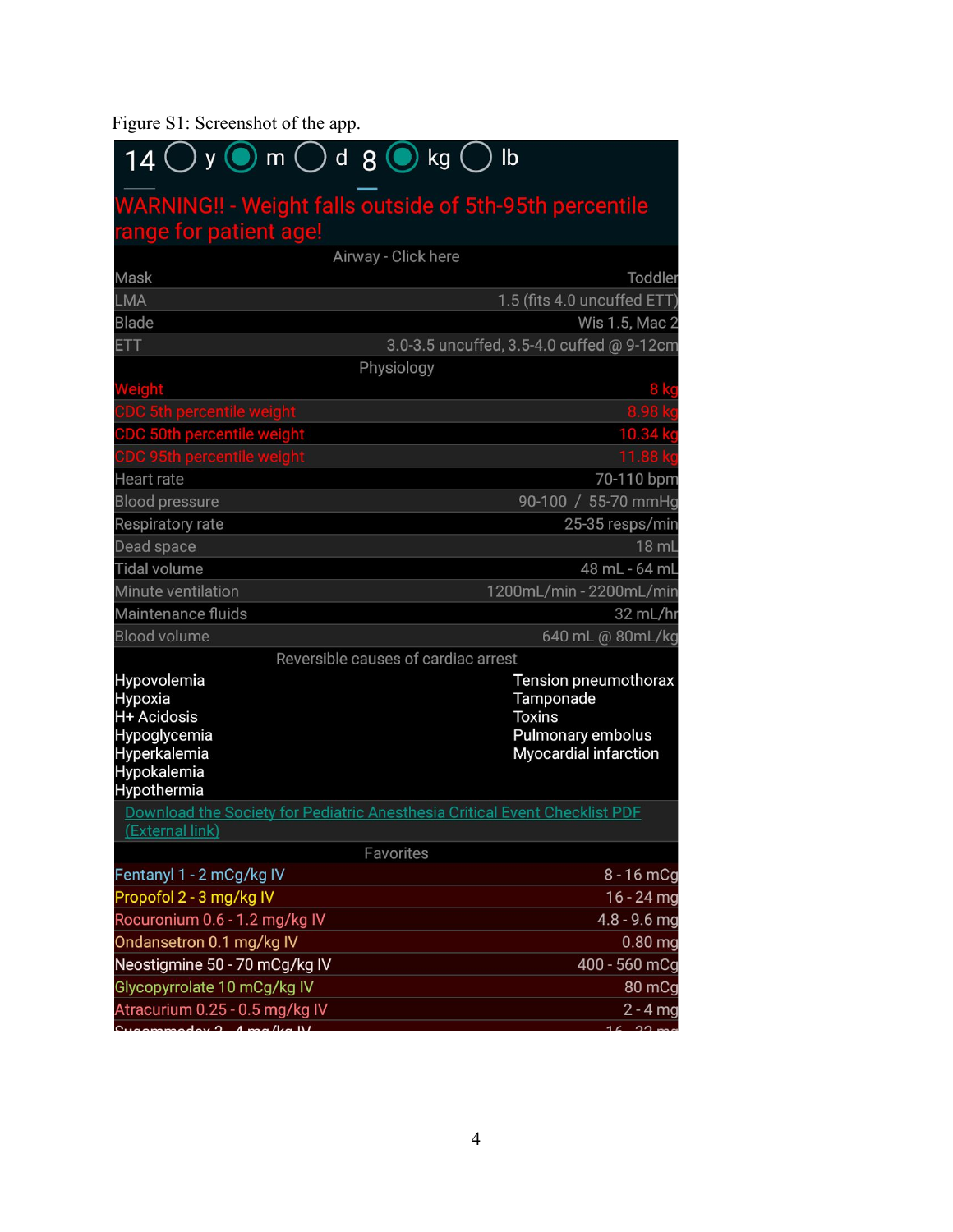#### **Survalytics Detailed Description**

The Survalytics platform is designed to send survey questions to the app and to retrieve survey responses and other analytic metadata from the app. These surveying capabilities are not one-time or static. New survey questions can be delivered via the Internet to the installed base of mobile devices at any time, with the questions being presented to the app users the next time that the app is opened. Survey data and app usage information are transmitted to and from the app utilizing services provided "in the cloud" by Amazon Web Services (Amazon Seattle, WA).

A detailed schema for the survey and analytic data collection was developed. The Survalytics platform allows for the surveys to have a branched structure. Such a branched survey was used to collect basic demographic information from the user after initial installation and agreement by the user to participate in the study. The survey questions are summarized in Table S1. Users had the ability to opt in or opt out of the study at any time.

Location of the device was determined using three different approaches, as described below. For all of the approaches, only the country and "administrative region" were determined and stored, even when more precise determination of location was possible. Here "administrative region" refers to the largest geographical subdivision within the country such as the state in the U.S. or province in India. The precision of the location determination was limited to granularity no more defined than administrative region in order to provide Health Insurance Portability and Accountability Act (HIPAA) compliant de-identification of data. Healthcare providers were entering into the app a patient age and weight. If the location information stored were more precise, patient age and weight information entered into the app might be combined with the

5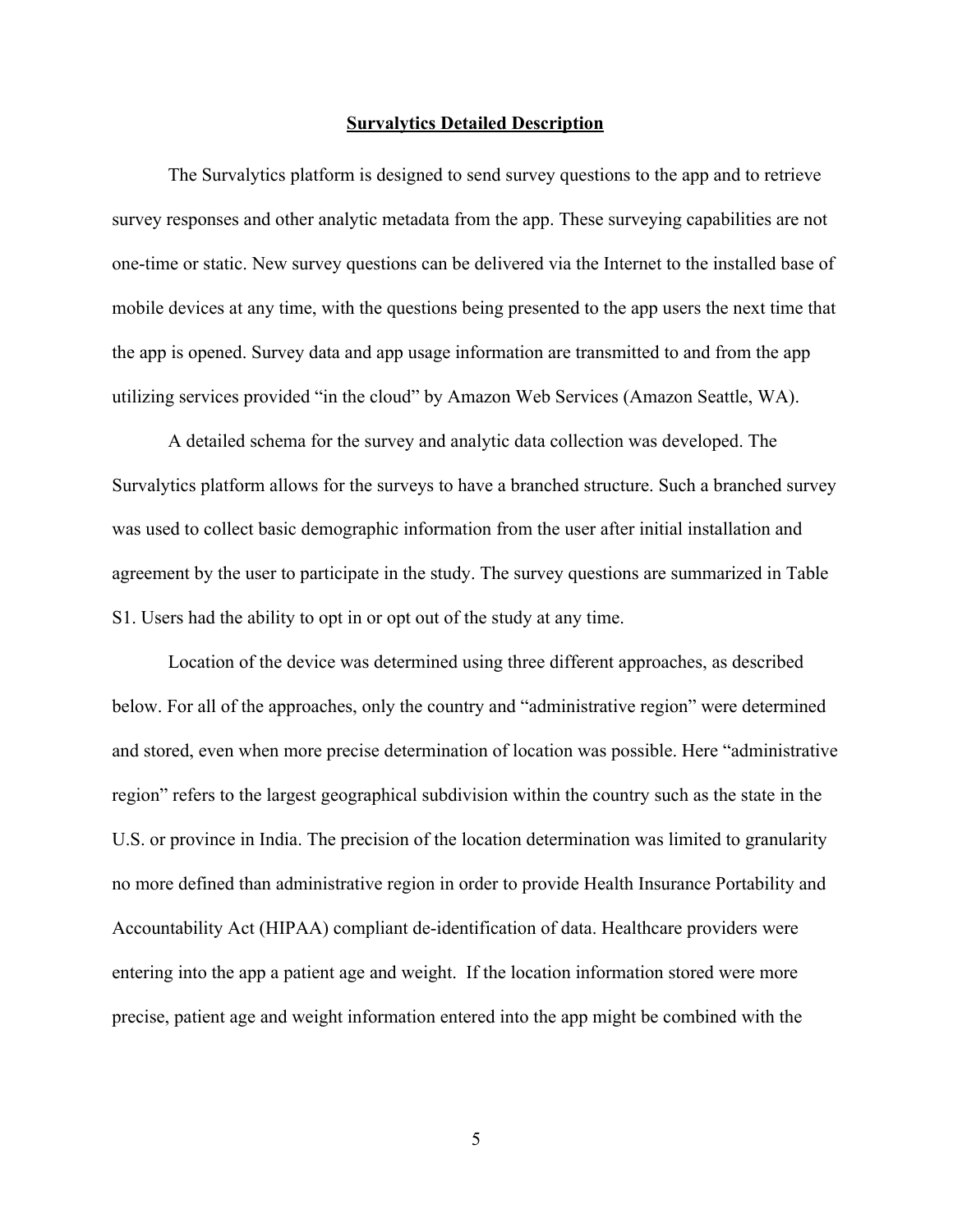specific location and date in a manner that could potentially comprise protected health information (PHI) as defined by HIPAA.

The first of the three approaches to determining the country and administrative region data was based on GPS coordinates which were reverse geocoded using Google's Geocoding AP[I\(Anon n.d.\).](https://paperpile.com/c/6yyPVt/88qJp) "Reverse geocoding" refers to the process of converting longitude and latitude coordinates, such as those provided by GPS, into human-interpretable geographic descriptions such as country, state/province, or address. The second approach was based on using the mobile device's Internet Protocol (IP) address. The IP address was reverse geocoded using a web-based service provided by ip-api.co[m\(Anon n.d.\).](https://paperpile.com/c/6yyPVt/GXr1Q) The last approach was based on the country code stored in the memory chip used to uniquely identify the device (the Subscriber Identity Module or SIM card). Only country information is available via this last approach.

During analysis, the country and administrative region from GPS reverse geocoding was preferentially used. However, GPS coordinates were not always available for a variety of reasons including GPS reception problems, GPS sensor failure, or the device user not consenting to sharing GPS location information. If GPS data were not available, the country and administrative region from IP address was used. Sometimes, this information was not available due to lack of Internet connectivity at the time of data collection. If not, the country from the SIM card (felt to be the least accurate) was used.

The Survalytics platform stores each "event" (e.g. consent, a survey response, an in-app click, or closure of the app) in a local database on the device. When Internet connectivity is detected, one data packet is transmitted from the app at a time, with each packet representing a single "event". Each packet contains relevant details of the event (e.g. what was clicked), as well

6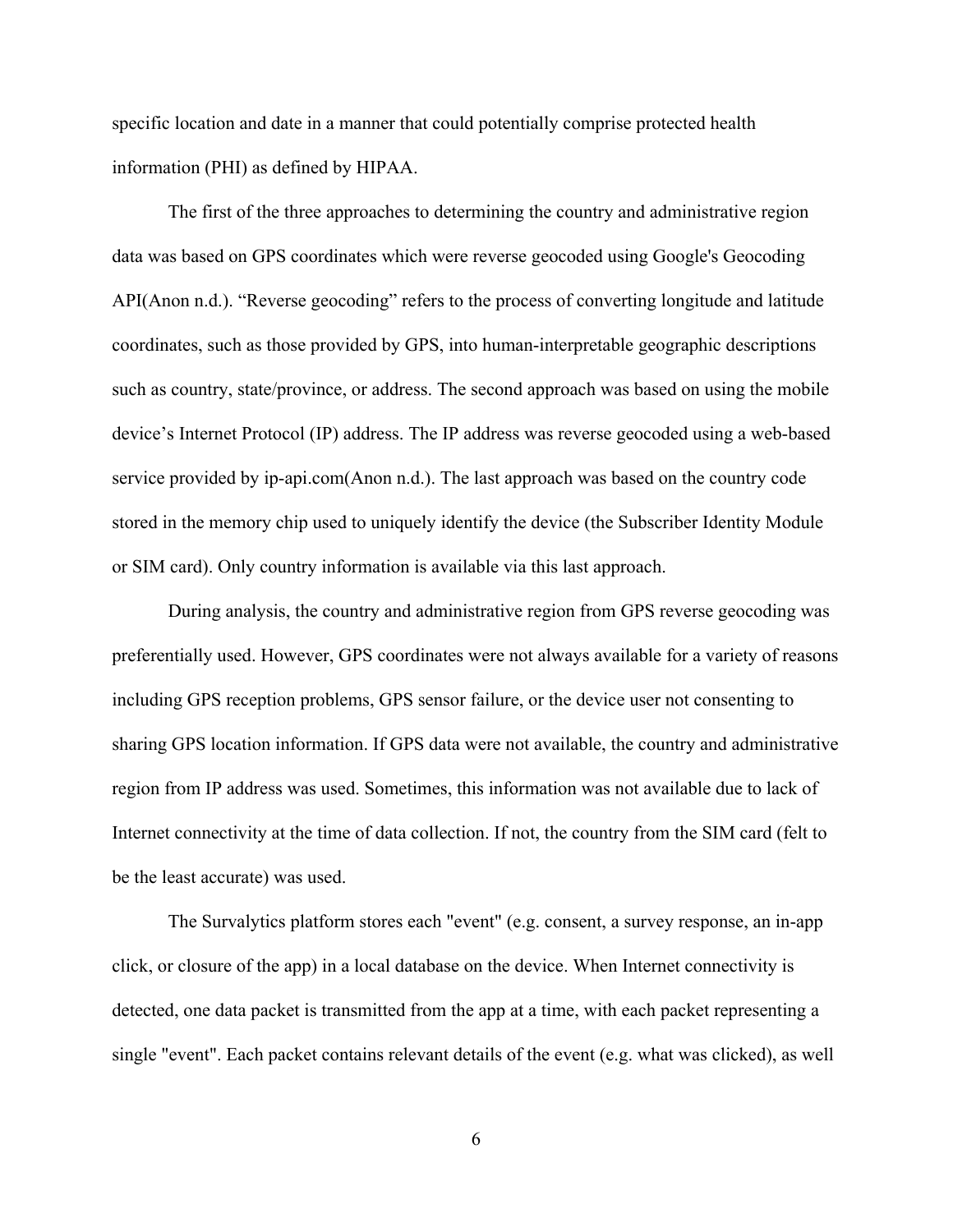as a generic set of information including an anonymous globally unique identifier (generated when the app is first opened on the device), time information (specifically, timestamp, time zone, and local time), location information (from the three sources outlined above), and device language. Transmitted packets are stored as records in an Amazon Web Services DynamoDB database. See the publication describing Survalytics [\(O'Reilly-Shah and Mackey 2016\)](https://paperpile.com/c/6yyPVt/1iUkD) for even further additional technical details.

The anonymous user identifier allows for all of the data from one device to be tied together. Together with the time stamps, this allows the sequence of app usage events and survey responses for each mobile device to be reconstructed from the database.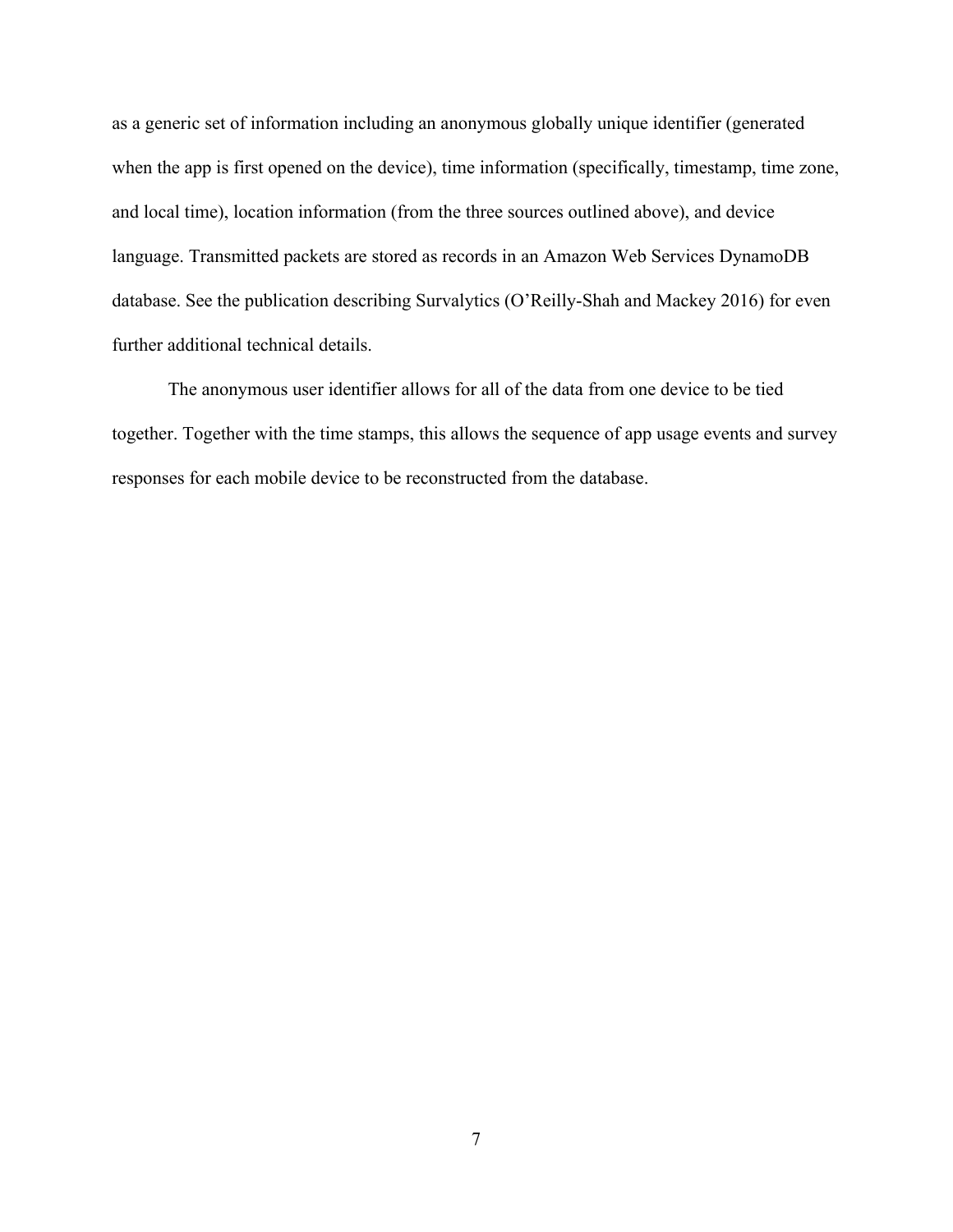### **Mobile Healthcare App Study JSON Document Schema**

#### I. Survey/demographics central database tables

The overall architecture is designed to simplify the codebase by using JSON primarily as a transport vehicle and limiting the number of database fields to those that need to be known by the database in question. For example, the AWS source database for downloading questions only needs to know questionguid (for a hash key) and the json\_str containing the meat of the question. Telling it ordinal position simplifies other areas of the Android code and so that was included. Otherwise, the content remains unparsed until downloaded by the Android app.

On device, the database is again limited to guid, ordinal position, and jsonstr. The additional fields are flags for internal tracking use. Parsed JSON supplies fields for the generation of the question on-device and for the uploaded response.

#### **http://www.jsoneditoronline.org/**

<https://www.guidgenerator.com/online-guid-generator.aspx>

#### **On AWS: Question Table:**

| questionguid str     | : STRING, PRIMARY HASH KEY |
|----------------------|----------------------------|
| ordinal position int | : INT, RANGE KEY           |
| json str             | : STRING                   |

### **json\_str JSON Schema: Question**

| surveyname str : STRING     |        |                         |                                                                                   |
|-----------------------------|--------|-------------------------|-----------------------------------------------------------------------------------|
| surveyguid str: STRING      |        |                         |                                                                                   |
| ordinal position int : INT  |        |                         |                                                                                   |
| questionguid_str : STRING   |        |                         |                                                                                   |
| questionprompt str : STRING |        |                         |                                                                                   |
| questiontype str : STRING   |        |                         |                                                                                   |
| responses arr : ARRAY       |        |                         |                                                                                   |
|                             |        |                         |                                                                                   |
|                             |        |                         |                                                                                   |
|                             |        | responseid int :INTEGER |                                                                                   |
|                             |        | response str            | :STRING                                                                           |
|                             | ∤,     |                         |                                                                                   |
|                             |        |                         |                                                                                   |
|                             |        | responseid int          | :INTEGER                                                                          |
|                             |        | response str            | :STRING                                                                           |
|                             | $\}$ , |                         |                                                                                   |
|                             |        |                         |                                                                                   |
| <b>OPTIONALLY</b>           |        |                         |                                                                                   |
|                             |        |                         | conditional upon questionguid str : STRING $\frac{\pi}{2}$ questionguid to check* |
|                             |        |                         |                                                                                   |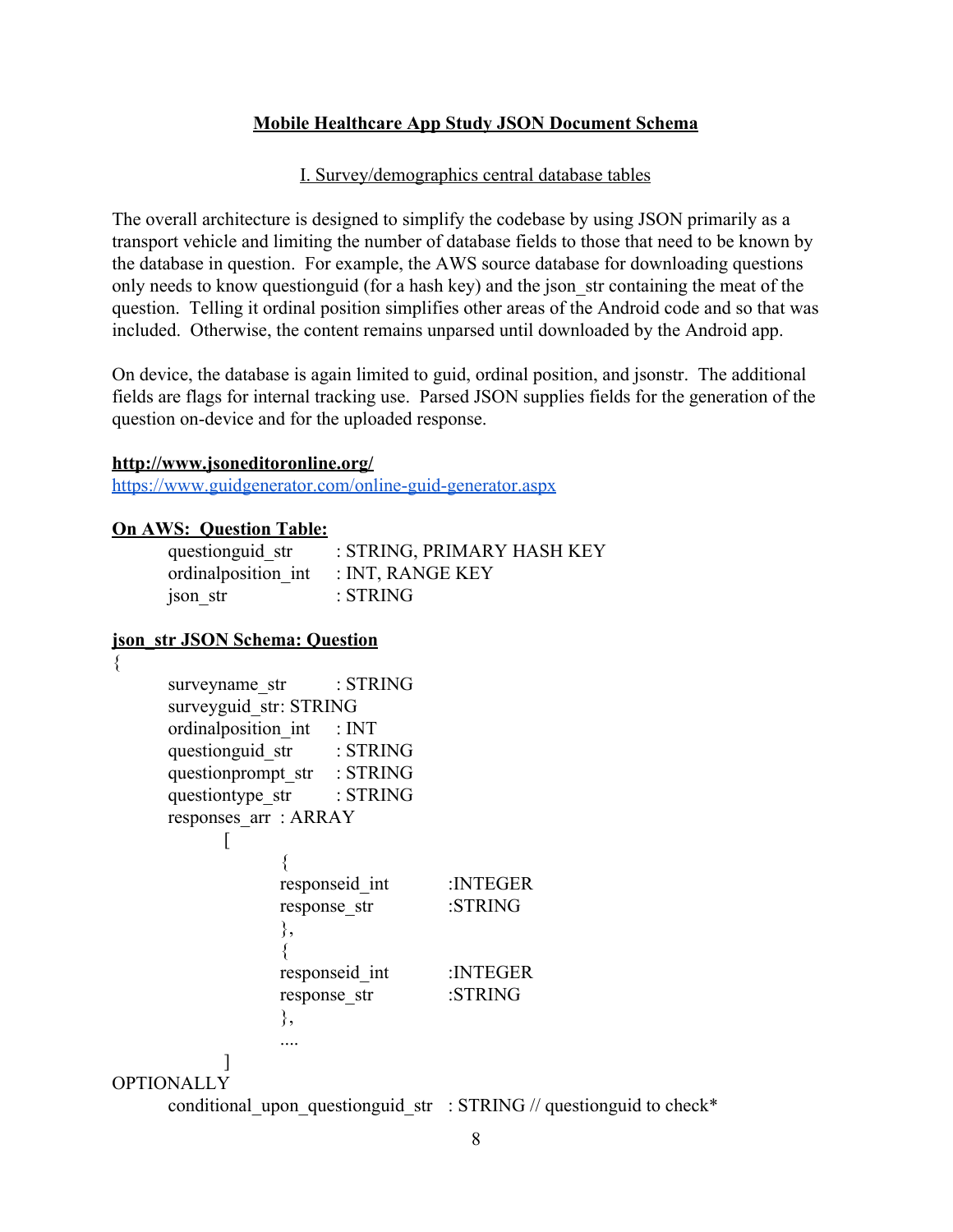|      |                                                                                          | conditional upon responseid int : INTEGER // responseid to check*                                                             |
|------|------------------------------------------------------------------------------------------|-------------------------------------------------------------------------------------------------------------------------------|
|      |                                                                                          | //*-above two work together and both required to be specified                                                                 |
|      | conditional upon datemsid int                                                            | : INTEGER<br>// date (in UTC Unix epoch ms) after which to administer this question                                           |
|      | conditional by country str                                                               | : STRING // use ISO 3166 alpha-2 codes                                                                                        |
|      | delaybydays int                                                                          | : INTEGER<br>//wait this many days after the question is first downloaded to ask this question                                |
|      | ongoingquestion arr<br>L                                                                 | : ARRAY //array of day of week+time as follows                                                                                |
|      | $\{$<br>notificationtime str : STRING<br>$\},\$                                          |                                                                                                                               |
|      | notificationtime str : STRING<br>$\}$                                                    |                                                                                                                               |
| Dly) |                                                                                          | //notificationtime formatted as follows: EEEHHmm<br>$\ell$ EEE = three letter day of week (Mon, Tue, Wed, Thu, Fri, Sat, Sun, |
|      | $\frac{1}{2}$<br>// HH = military time hours $00-23$<br>$\frac{1}{2}$ mm = minutes 00-59 | $Dly = daily$<br>$\text{/}$ Examples: Tue0900, Thu1400, Dly1200                                                               |
|      | ]                                                                                        |                                                                                                                               |
|      | deletequestion str                                                                       | : STRING //questionguid of ongoing question to<br>// delete from local SQLite db                                              |

}

### **Local DB on Android**

Table questions questionguid\_str json\_str ordinalposition\_int //Primary key final\_responseid\_int final\_response\_str answered\_bool uploaded\_bool //unused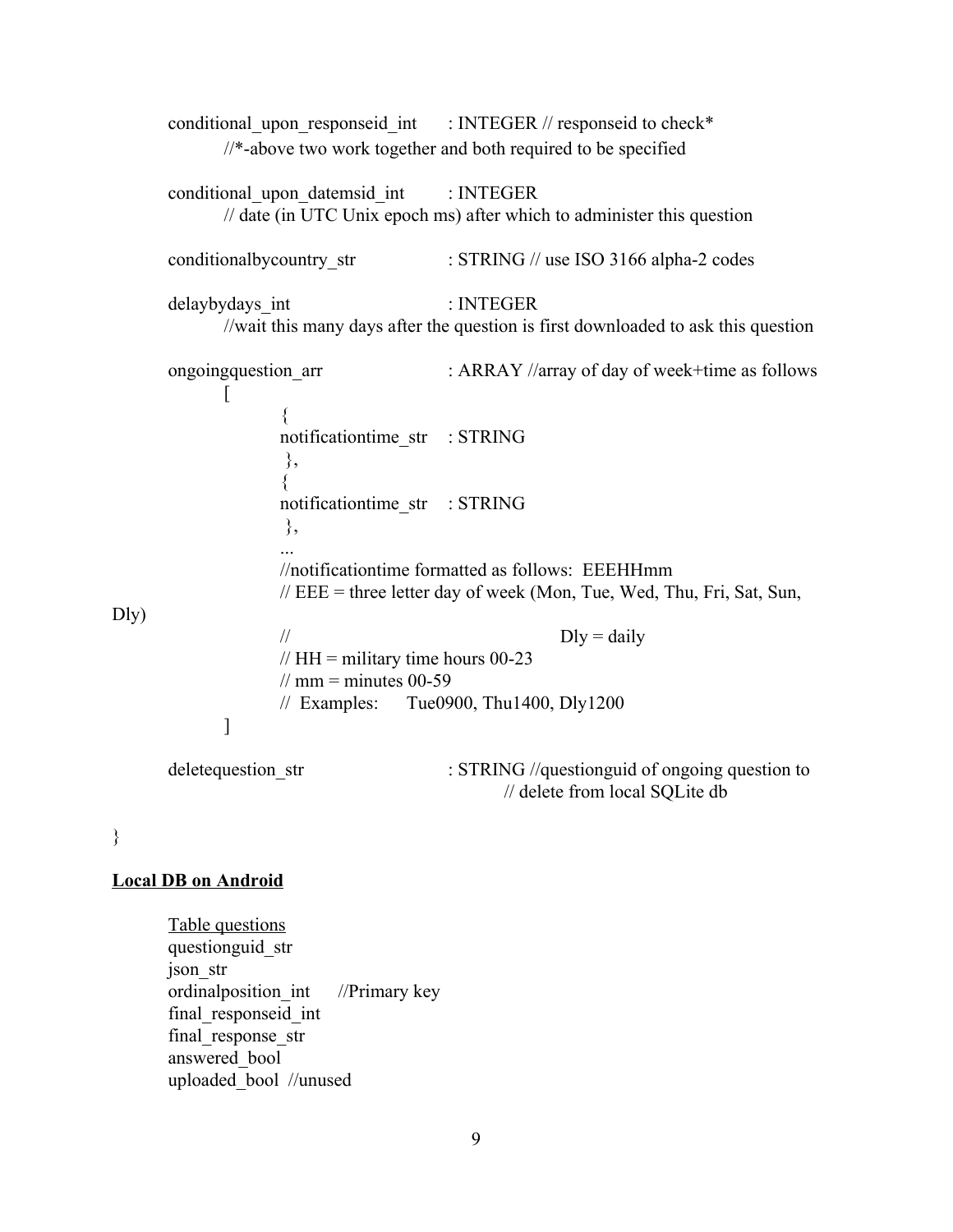Table responses \_id json uploaded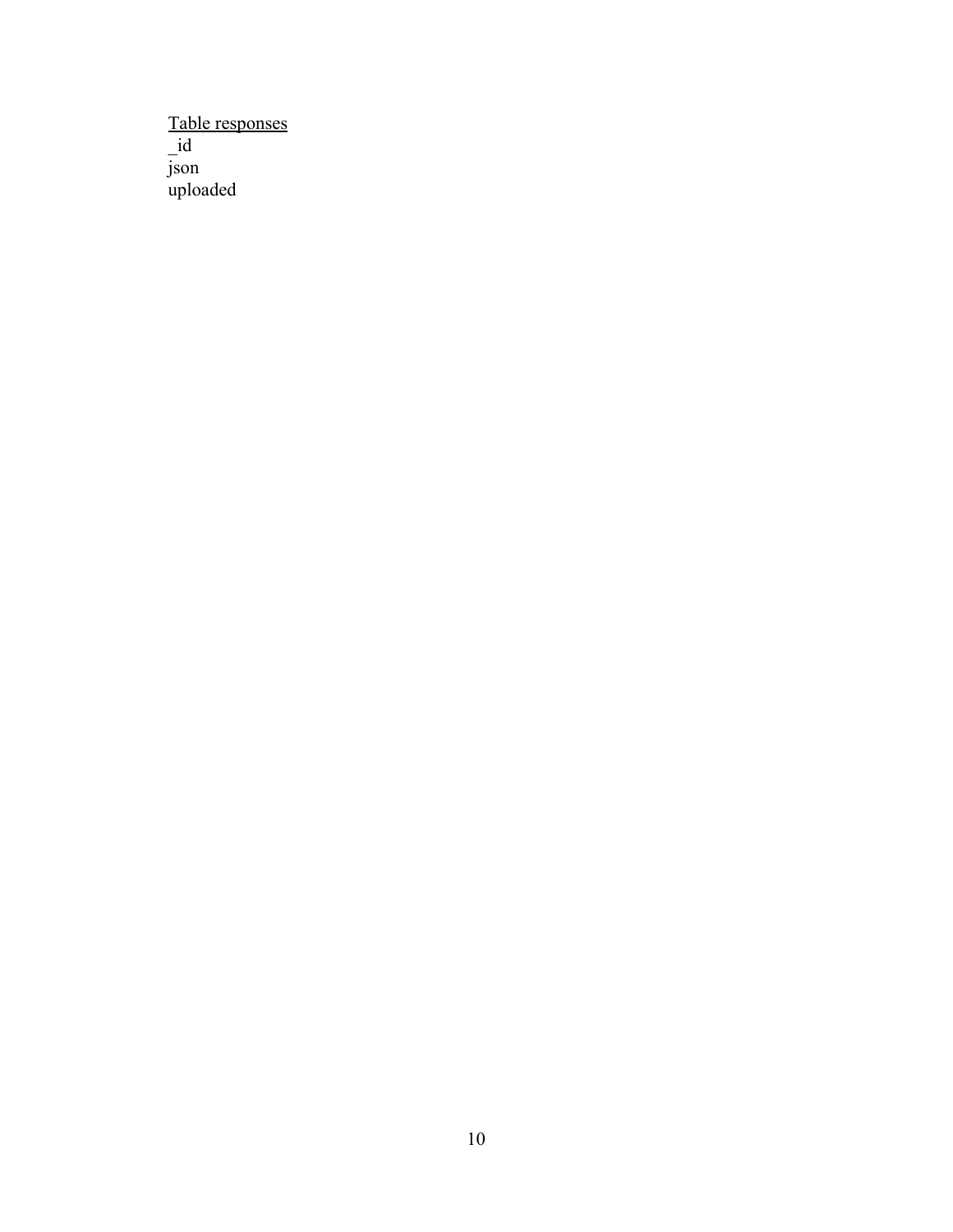## II. Responses: Generic schema

The generic schema serves as the basic information passed with all types of uploaded data. The additional overhead is minimal and the presence of this information in each of uploaded packet simplifies future analysis against unnecessary complexity in terms of crossreferences and joins.

{

| userguid str              | : STRING  | PRIMARY RANGE INDEX                                 |
|---------------------------|-----------|-----------------------------------------------------|
| localtime ms int          | : INTEGER | PRIMARY HASH INDEX                                  |
| localtime hrsmilitary int | : INTEGER |                                                     |
| localtime dayofweek str   | : STRING  |                                                     |
| localtimezone str         | : STRING  |                                                     |
| country tm str            | : STRING  |                                                     |
| lo lang str               | : STRING  | $//$ locale lang                                    |
| app lang str              | : STRING  |                                                     |
| region ipapi str          | : STRING  | $\frac{1}{\text{www.ip-api.com/ison}}$              |
| regionname_ipapi_str      | : STRING  |                                                     |
| country ipapi str         | : STRING  |                                                     |
| region gc_str             | : STRING  | $\frac{1}{2}$ geocoding                             |
| country gc str            | : STRING  |                                                     |
| entrytype str             | : STRING  | LSI $\frac{1}{2}$ included in all section III items |
|                           |           |                                                     |

}

...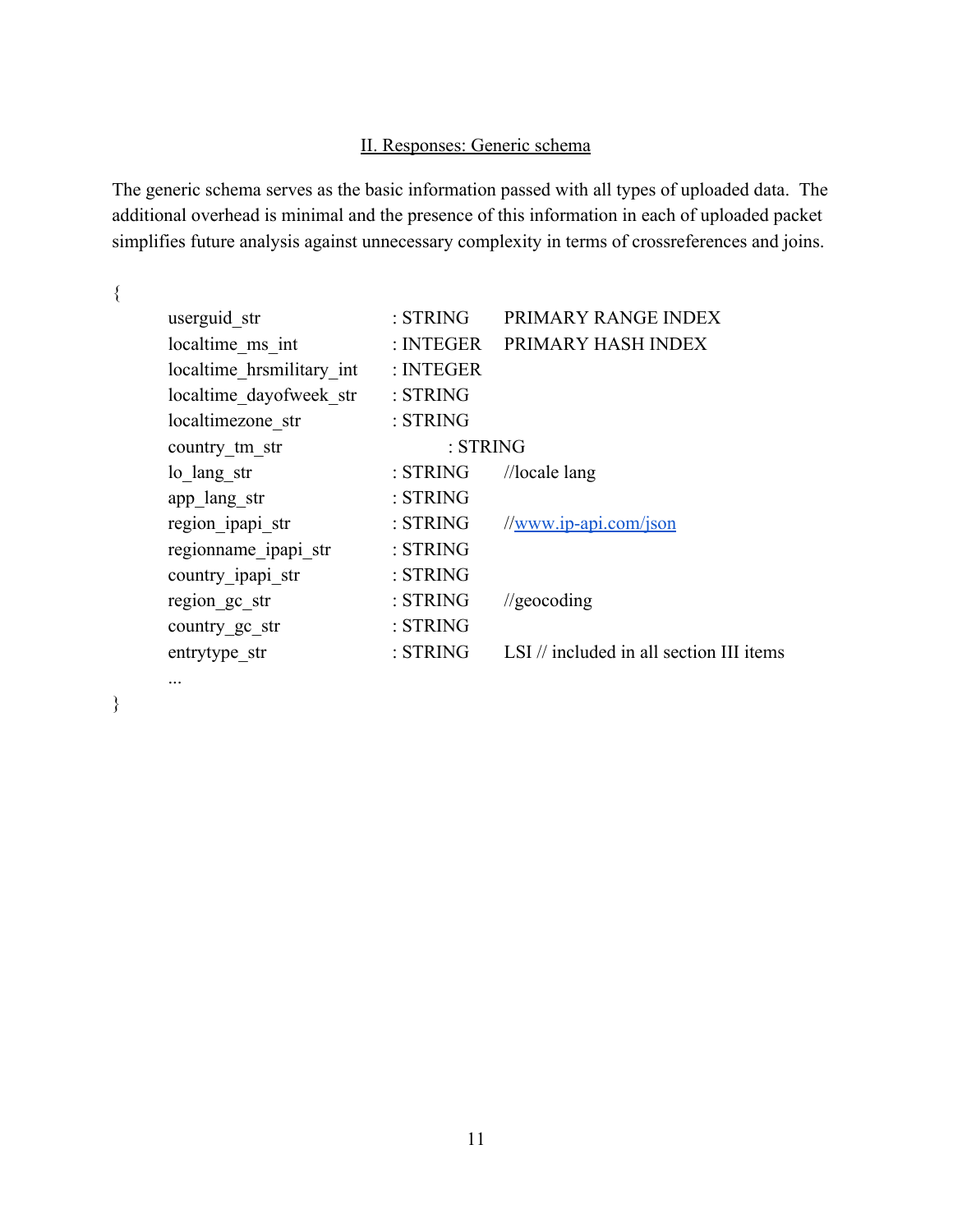III. Responses: Specific added fields to generic document schema

### **Survey/demographics data**

…

```
entrytype str : "survey",
surveyguid str : STRING
questionguid str : STRING
questionprompt_str : STRING
response_str : STRING
responseid str : STRING //questionguid & "-" Integer.toString(respid)
responses arr : ARRAY [if type is multiple response eg checkbox)
      \Gamma{
            responseid_str :STRING
                         //questionguid & "-" Integer.toString(respid)
            response str :STRING
            },
            {
            responseid str :STRING
                         //questionguid & "-" Integer.toString(respid)
            response str :STRING
            },
            ....
      ]
```
### **Consent/Consent Change**

...

entrytype str : "consentcode int/consentchange int" "consentcode\_int" : INTEGER "consentchange\_int" : INTEGER

- 1 do not consent
- 2 consent
- 3 exit study
- 4 re-enter study

#### **On Start**

| $\ddotsc$     |             |
|---------------|-------------|
| entrytype str | : "onstart" |
| "age_yrs_fra" | : FRACTION  |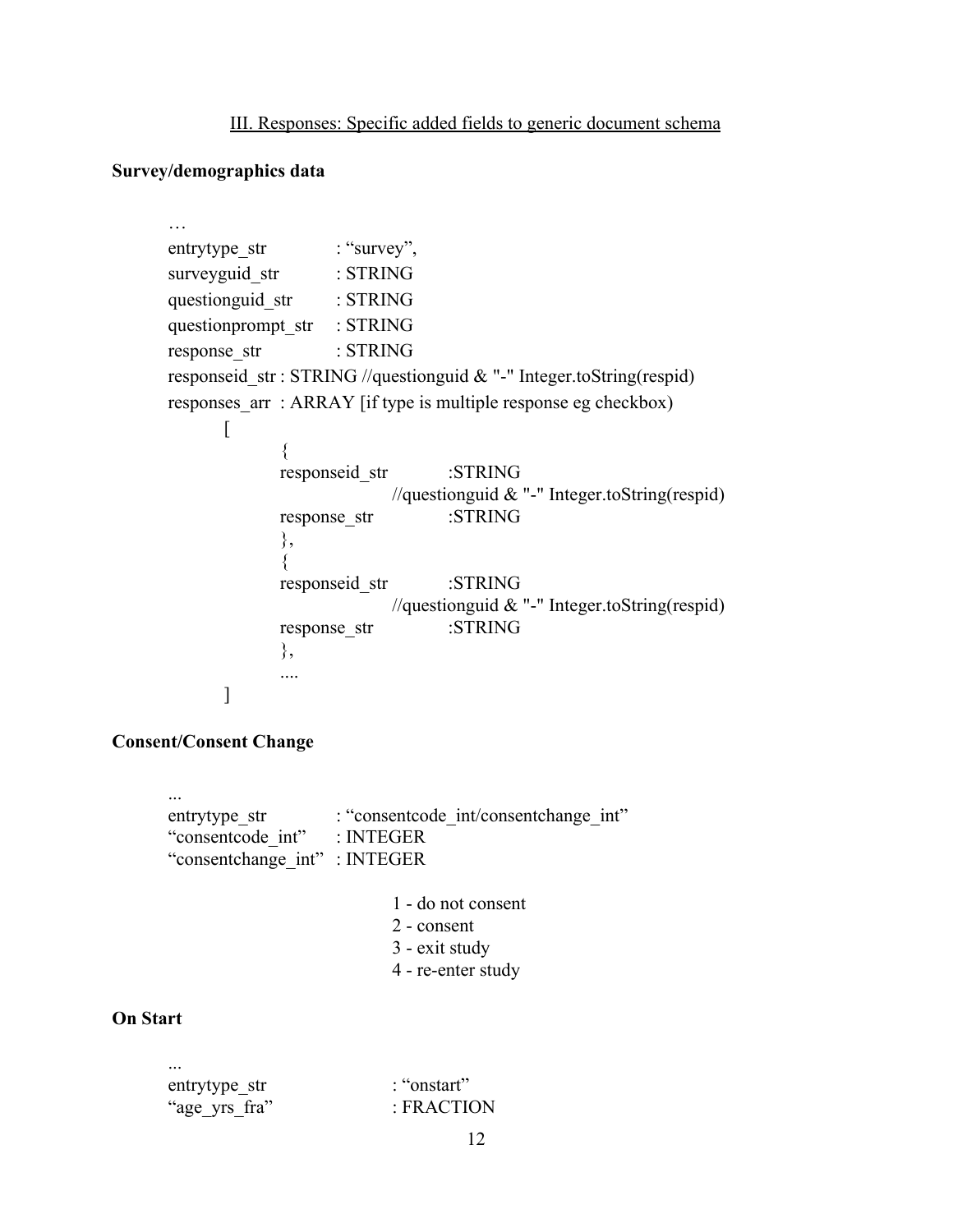"weight\_kg\_fra" : FRACTION

### **Age/weight entered by app user (age over 89 to be reported as 89+)**

| : "ageweight", |
|----------------|
| : FRACTION     |
| · FRACTION     |
|                |

### **Total time using the app**

| $\cdots$               |                          |
|------------------------|--------------------------|
| entrytype str          | : "totaltimeofuse",      |
| "timeinapp ms int"     | : INTEGER,               |
| "ageweightmodified int | : INTEGER $//0=no$ 1=yes |

### **Drugs favorited and changes to favorites**

| entrytype str       | : "favoriteslist",               |                |
|---------------------|----------------------------------|----------------|
| "favoriteslist arr" | : ARRAY                          |                |
|                     |                                  |                |
|                     | "drugid int": drug.get id $($ ), | <b>INTEGER</b> |
|                     | "name str": drug.getDrugName(),  | <b>STRING</b>  |
|                     | "position int": favepos          | <b>INTEGER</b> |
|                     |                                  |                |
|                     | "drugid int": drug.get id(),     | <b>INTEGER</b> |
|                     | "name str": drug.getDrugName(),  | <b>STRING</b>  |
|                     | "position int": favepos          | <b>INTEGER</b> |
|                     |                                  |                |
|                     |                                  |                |
|                     |                                  |                |

### **In-app clicks (drugs, Epocrates, airway setup guide, critical events checklist, externally linked nerve blocks)**

... entrytype\_str : See the click types below Entrytype\_str click types: "drugclick", "epocrates", "linkline\_str", "airwaysetupguide"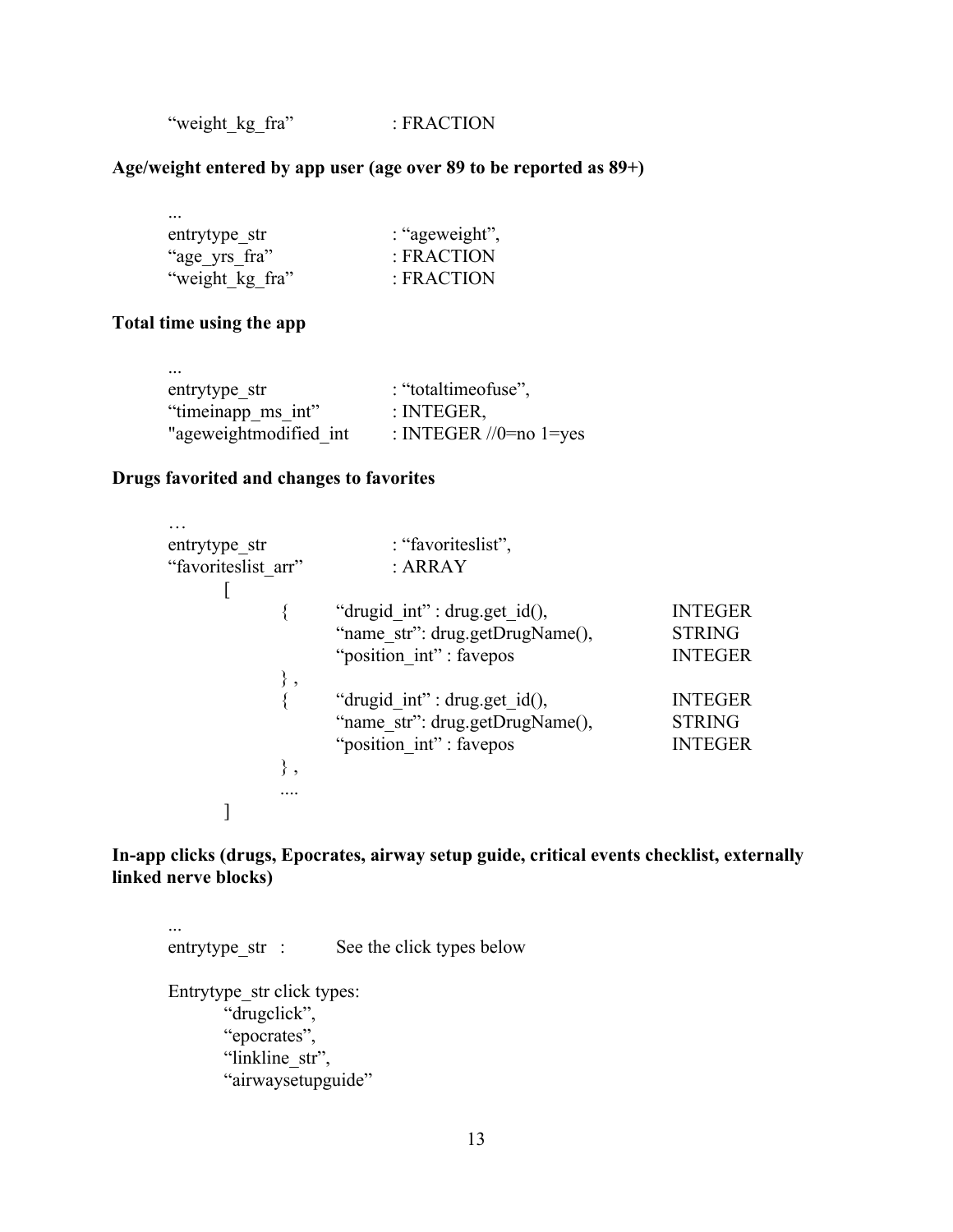| Extra JSON for drug/epocrates<br>"drugid int"<br>"name str"     | : drug.get $id()$<br>: $drug.getDrugName()$                                                        |
|-----------------------------------------------------------------|----------------------------------------------------------------------------------------------------|
| Extra JSON for linkline:<br>"linkline str"<br>"linklineurl str" | : $STRING = name$ //nerveblock and spachecklist<br>: $STRING = link$ //nerveblock and spachecklist |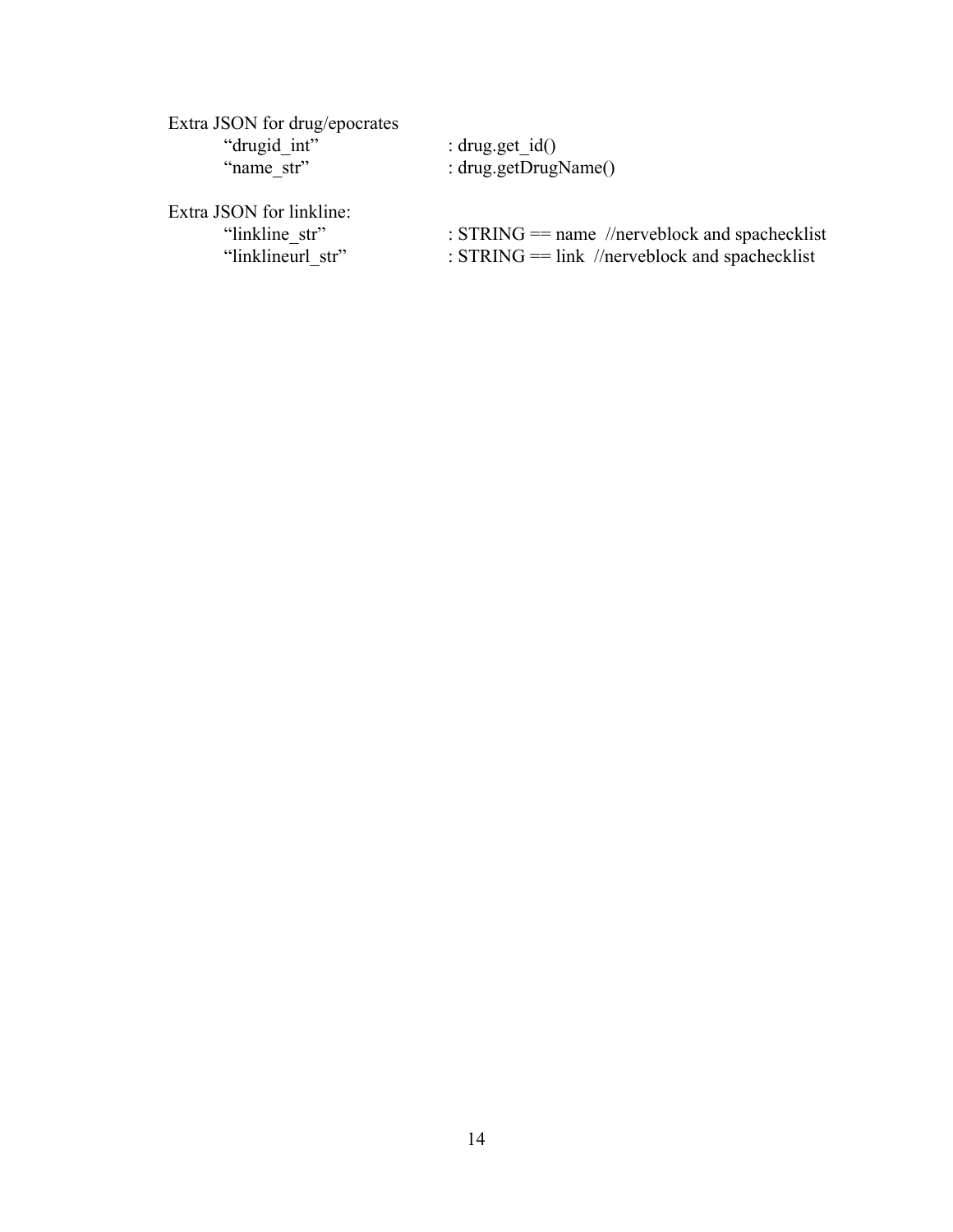#### **Methodology for Calculation of App Use Frequency**

Under circumstances with no "complications," the frequency of app use for a fixed time interval would be estimated in a straightforward and intuitive manner by counting the number of app uses in the time interval and dividing by the length of the interval. The situation encountered in estimating the app use frequency based on the data obtained from the Survalytics platform is more complicated. This is because the app can be unloaded or otherwise abandoned (e.g., lost phone), and the Android operating system does not allow app unload events to be detected and reported by in-app analytics.

Because of this, estimating the app use rate as the number of uses between the time of consent and the time of conclusion of the study divided by the length of that interval would underestimate, potentially by a large amount, the rate of app use (while the app was available) for any user that unloaded the app or otherwise abandoned it. Similarly, estimating the rate of app use based on a time interval determined by the last time the app was used causes over estimation of the usage rate because the time after the last use until the end of the study (or until the app is unloaded) is truncated from the interval used to calculate the rate.

The approach used here to estimate the usage rates is designed to help correct for these biases in a reasonable way. The method is based on the assumption that, for any user  $i$ , the use of the app while installed (or otherwise not abandoned) follows a Poisson distribution with a constant usage rate  $\lambda_i$ . In this case, it can be shown that the expected value of the latest usage time  $t_n$  in an interval [0,T] where there have been  $n$  uses in that interval is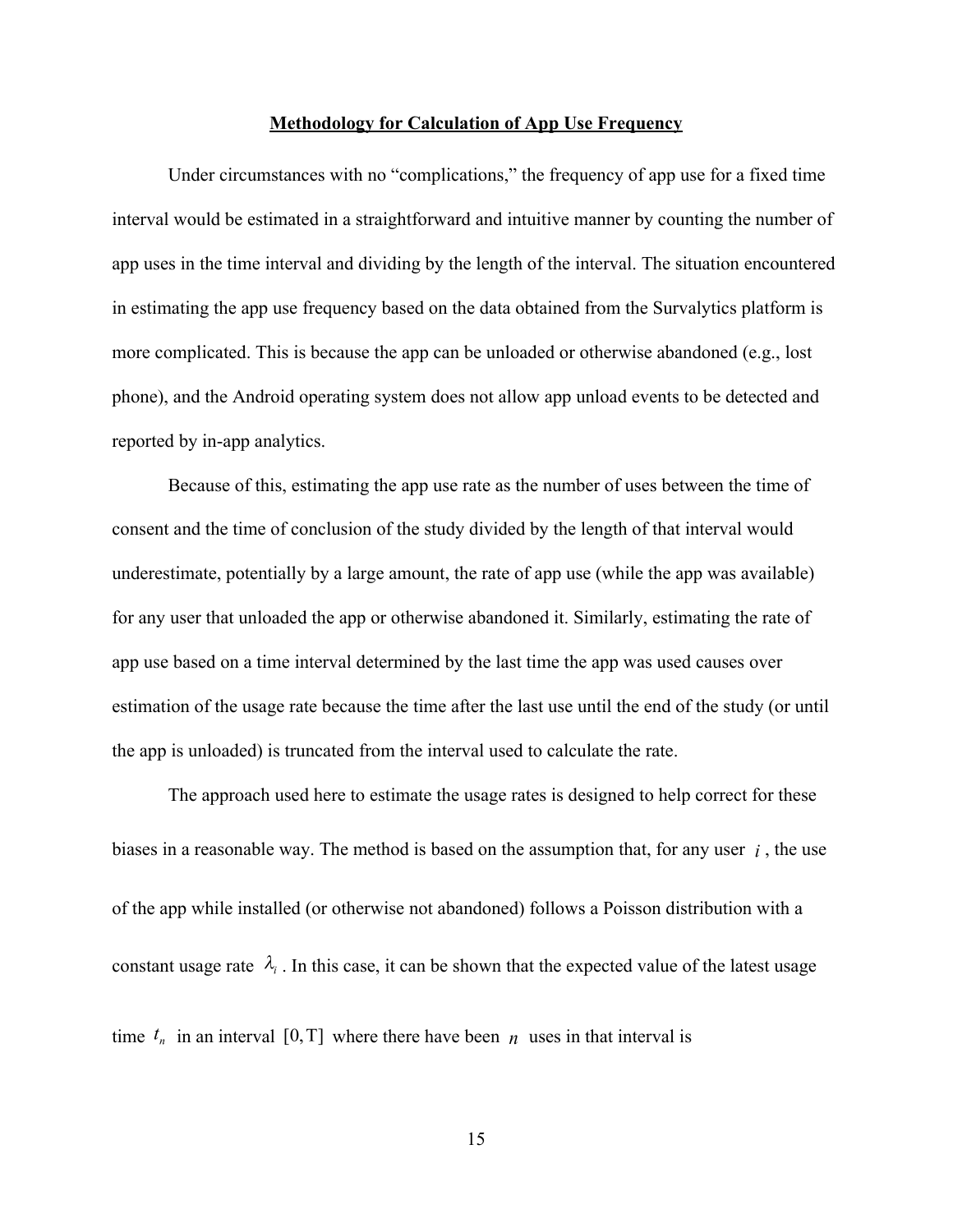$E(t_n) = T n / (n+1)$ . This last equation is derived from the fact that, for a Poisson process with

*n* events occurring in the time interval  $[0, T]$ , the times of those events will have the same distribution as the order statistics of  $n$  uniform random variables on the same interval (see, for example, Doob, page. 400) [\(Doob 1990\).](https://paperpile.com/c/6yyPVt/5cYNm) The formula above for  $E(t_n)$  can be used to estimate T, the end of the time interval. Specifically, the estimated unload time is  $\hat{T} = t_n (n+1)/n$ ,

where  $t_n$  is the latest usage time and  $n_i$  is the number of observed uses.

Using this idea, the usage rate  $\lambda_i$  for user is estimated as follows. First the app unload time predicted from the time of the last use is estimated by

$$
\hat{T}_{U,i} = \frac{n_i + 1}{n_i} (t_{n_i} - T_{C,i}) + T_{C,i}
$$

where  $n_i$  is the number of app uses by user i,  $t_{n_i}$  is the time of the last use, and  $T_{C,i}$  is the time of consent for user  $i$ .

The time which is then used as the end of the time interval in the estimation of the usage rate is the minimum of the estimated unloading time  $\hat{T}_{U,i}$  and  $T_s$ , the time of the conclusion of the study. The estimate of the rate  $\lambda_i$  for user *i* is then given by: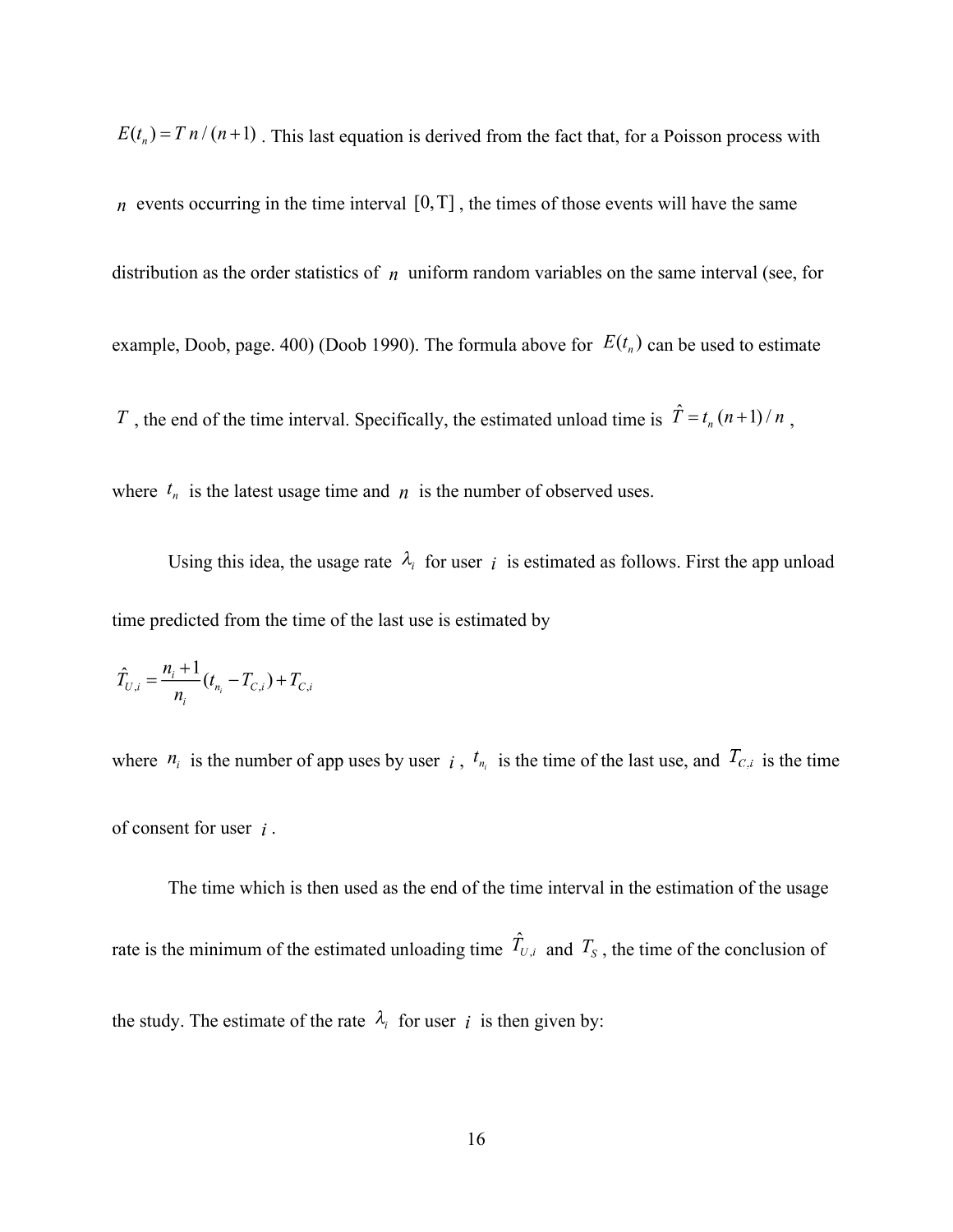$$
\hat{\lambda}_i = \frac{n_i}{\min(\hat{T}_{U,i}, T_S) - T_{C,i}}.
$$

These estimated usage rates will be smaller than ones based on using the last observed time of use, and larger than those based on the end time of the study (unless the estimated unload time is later than the end of the study).